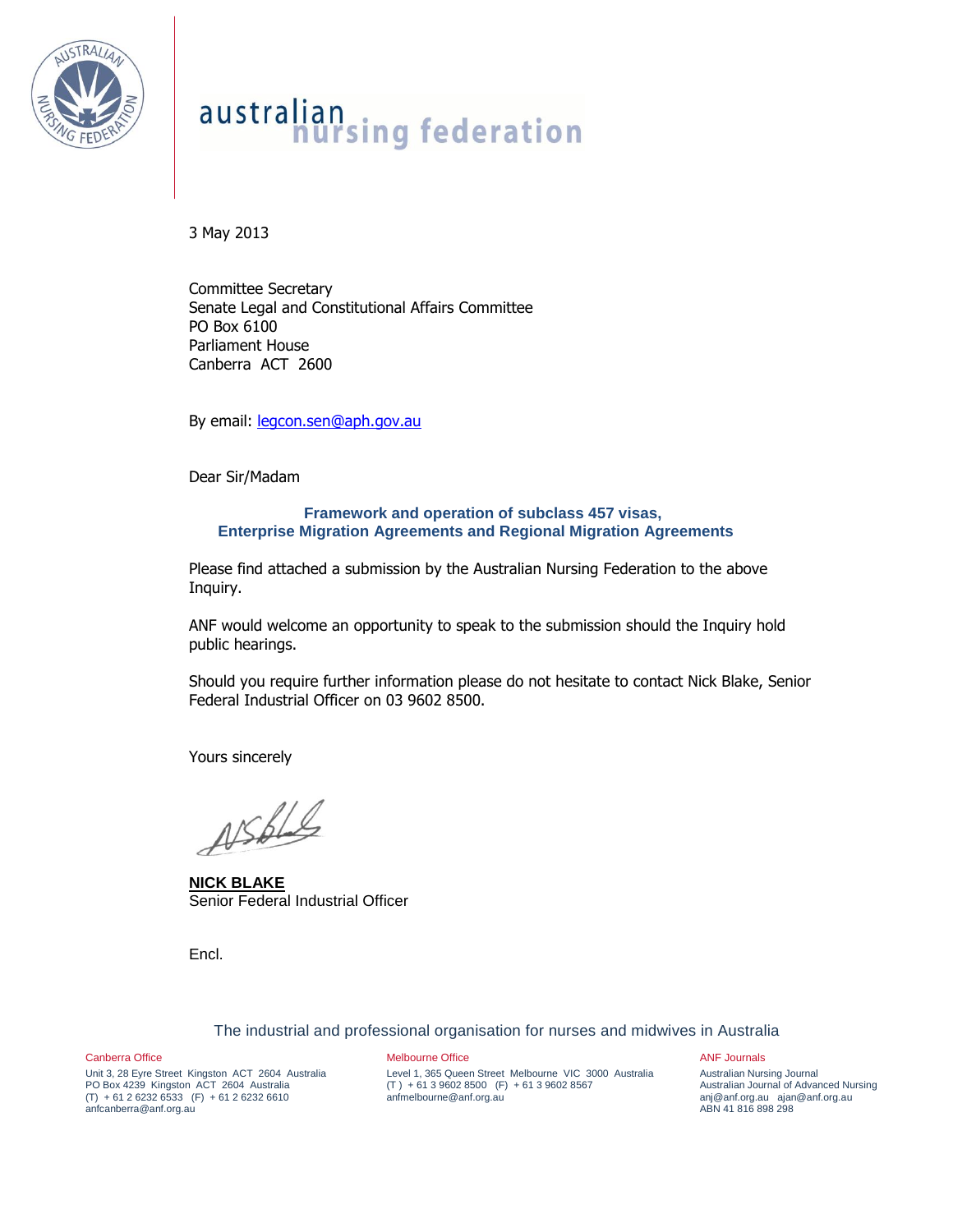

## australian<br>nursing federation

Framework and operation of subclass 457 visas,

Enterprise Migration Agreements and Regional Migration Agreements

29 April 2013

Australian Nursing Federation Level 1, 365 Queen Street, Melbourne VIC 3000 P: 03-9602 8500 F: 03-9602 8567 E: industrial@anf.org.au Website: [www.anf.org.au](http://www.anf.org.au/)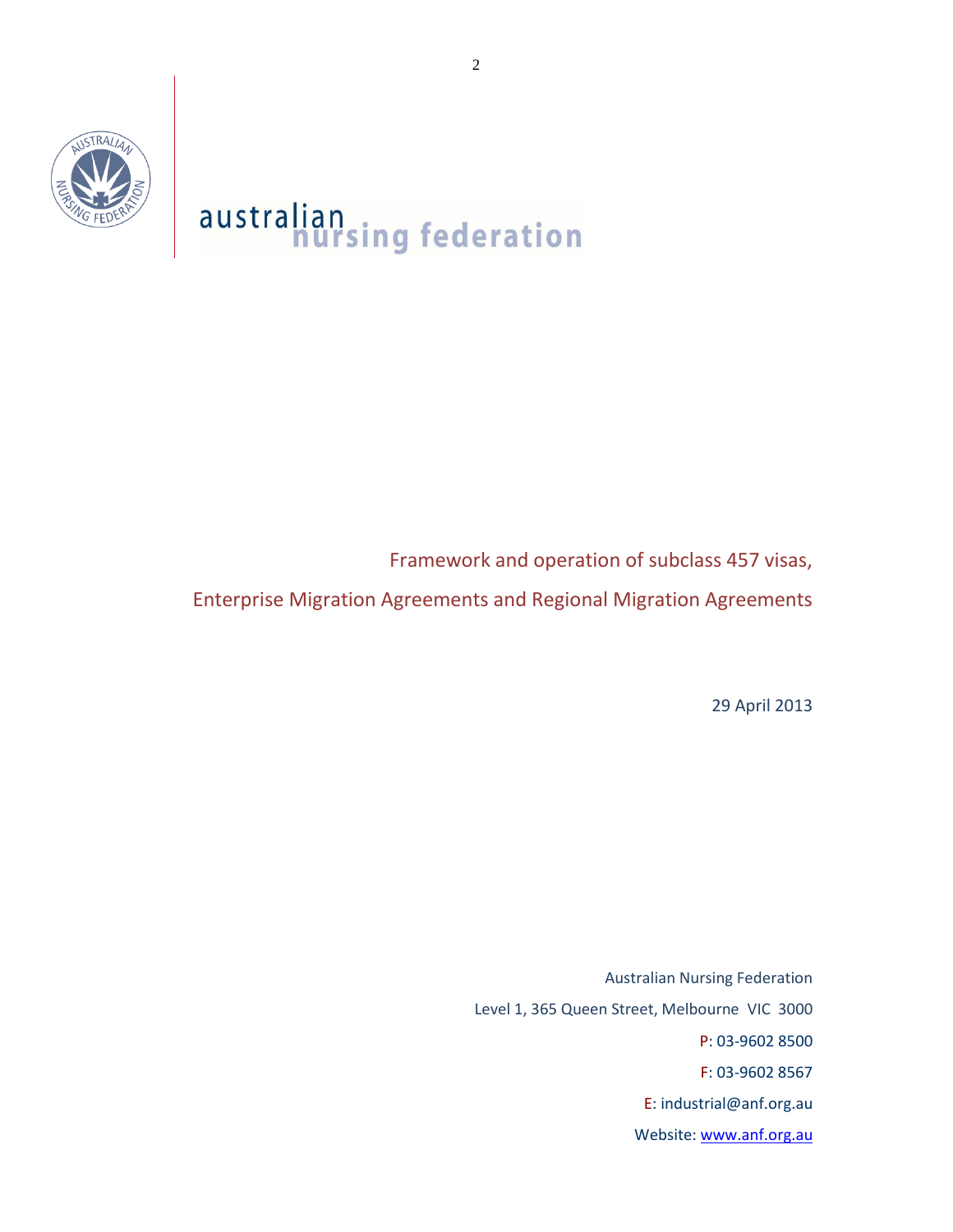#### **Introduction**

The Australian Nursing Federation welcomes the opportunity to make this short submission to the Senate legal and Constitutional Affairs Committee inquiry into the Framework and Operation of subclass 457 visas, Enterprise Migration Agreements and Regional Migration Agreements

The Australian Nursing Federation (ANF) is the national union for nurses, midwives and assistants in nursing with branches in each state and territory of Australia. The ANF is also the largest professional nursing organisation in Australia. The ANF's core business is the industrial and professional representation of its members.

The ANF represents over 225,000 registered nurses, midwives and assistants in nursing nationally. They are employed in a wide range of enterprises in urban, rural and remote locations, in the public, private and aged care sectors including nursing homes, hospitals, health services, schools, universities, the armed forces, statutory authorities, local government, and off-shore territories and industries.

#### **Overview**

A wealth of culture and knowledge travels on the backs of international workers and nurses are no exception. Australia benefits in a myriad of ways when the workforce is propped up by immigration.

The (ANF) has always supported movement of nurses around the globe to gain further training and clinical experiences; health care has a strong tradition of international collaboration. There is also clear merit in international exchange and diversity, as well as the economic benefit of remittances and transfers in technologies.

The ANF supports a strong permanent migration programme and recognises the importance of temporary migration programmes which are designed to meet short term, unforseen and genuine labour market need.

Notwithstanding our support for migration programmes generally we respectfully submit that the subclass 457 programme fails to meet its policy objectives principally because of the absence of a robust system of labour market testing and we recommend this inquiry make a strong recommendation for one to be introduced.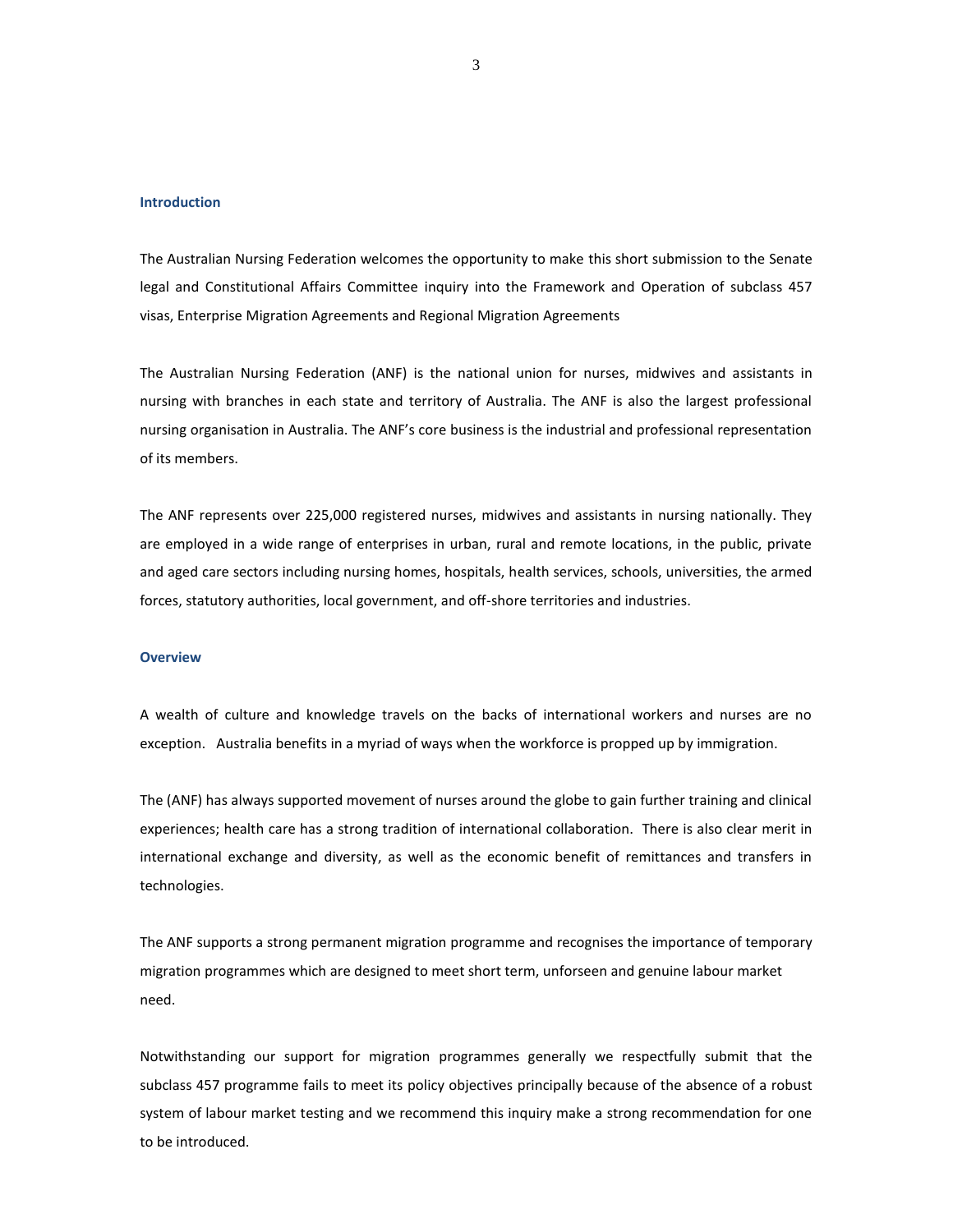#### **A snap shot of temporary migration and nursing**

Nursing has historically featured strongly in skilled migration programmes including the subclass 457 and 442 visa programs as well as permanent visa grants. We set out below two tables on visas granted to overseas nurses from 2005/6 to 2011/12. Please note that since the introduction of ANZSCO in 2010 (formally ASCO) there are now 14 Registered Nurse occupations which international nurses can be nominated under, eg. Medical, Aged care, Educator, Nurses practitioner, Community Health and so on.

**Table 1: Number of 457 temporary business (long-stay) visa grants to nurses, 2005-06 to 2011-12**

|                                  | 2005  | 2006  | 2007-08 | 2008-09 | 2009-10 | 2010-11 | 2011-12 |
|----------------------------------|-------|-------|---------|---------|---------|---------|---------|
| Registered nurses <sup>(a)</sup> |       |       |         |         |         |         |         |
| 457 Business (Long Stay)         | 2,609 | 3,011 | 3,375   | 3,977   | 2.624   | 2.146   | 3,095   |
| 442 Occupational Trainee         | 88    | 17    | 15      | 80      | 8       |         | 23      |
| Total                            | 2,697 | 3,028 | 3,390   | 4,057   | 2,632   | 2,149   | 3,118   |

*(a) ANZSCO code 2544 Registered nurse*

Source: Department of Immigration and Citizenship administrative data.

#### **Table 2: Permanent visa grants, 2005-06 to 2011-12**

|                       | 2005 | 2006 | 2007-08 | 2008-09 | 2009-10 | 2010-11 | 2011-12 |
|-----------------------|------|------|---------|---------|---------|---------|---------|
| Registered nurses (a) | 2161 | 2174 | 2478    | 3492    | 4133    | 3400    | 3160    |

*(a) ANZSCO code 2544 Registered nurse*

Source: Department of Immigration and Citizenship administrative data.

Temporary skilled migrant nurses are employed across all sectors of health; the largest employers are state and territory public hospitals sectors followed by residential aged care.

It is estimated around 70% of temporary overseas nurses become permanent residents within 12 months of their arrival.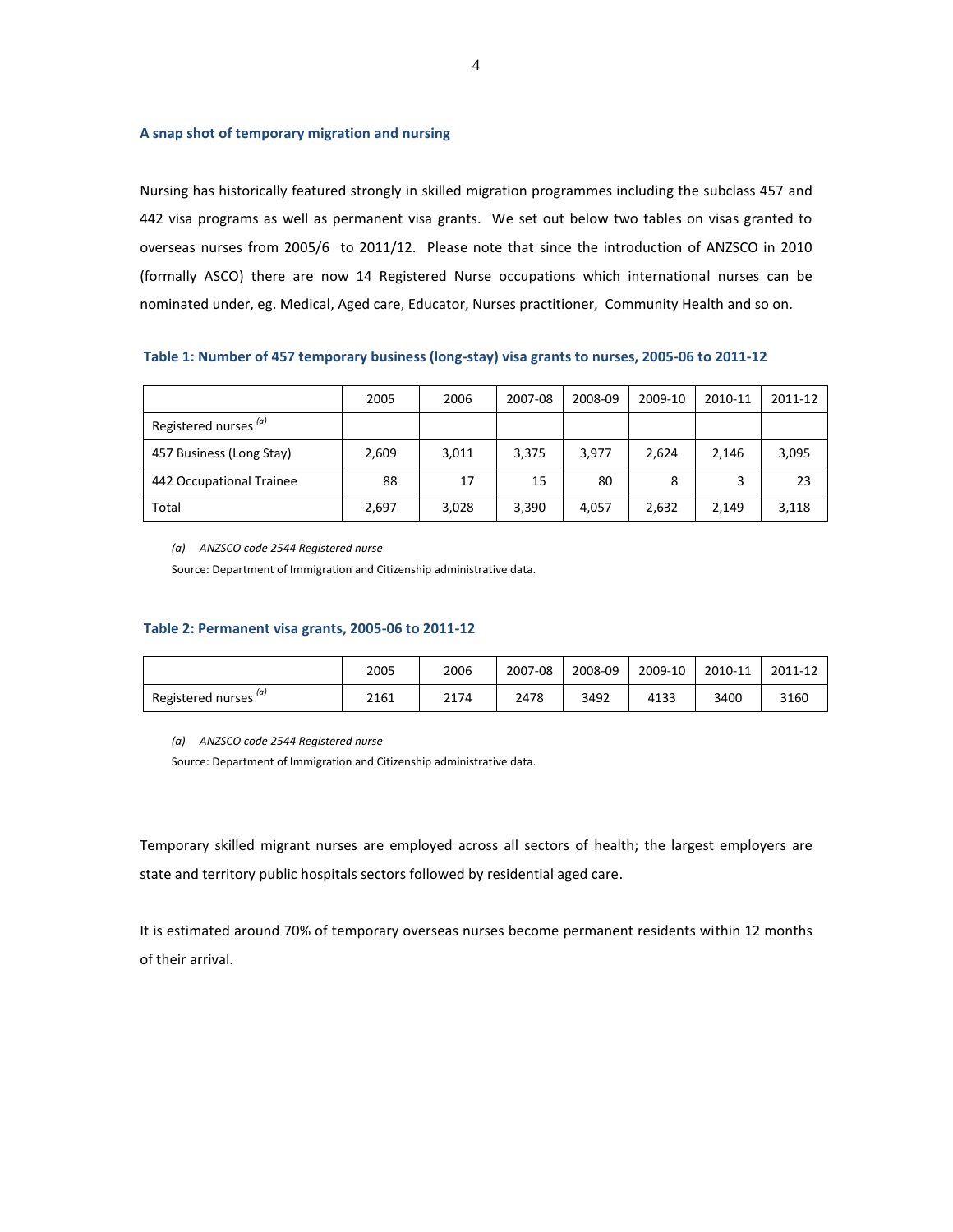Since around 2003/4 the growth in overseas nurses (both permanent and temporary) has outstripped the numbers of Australians who qualify as nurses domestically.



#### **Labour market Testing**

Employers are subject to a range of requirements in terms of their approval as sponsors and in respect of the overseas workers they nominate as appropriate occupations pursuant to the 457 scheme.

However despite the government's claims that the 457 programme requires employers to take steps to recruit local worker before going offshore, there really is no such obligation.

Under the current arrangements there is no requirement for labour market testing, other than an employer making a token gesture of a commitment to local recruitment.

The 457 programme must be underpinned by a genuine labour market testing regime. This means that employers seeking to use 457 labour or other forms of temporary migration they should first have to demonstrate that they have tried to recruit Australian resident workers for the job vacancy on the open market though designated means and has not been able to find a suitably qualified Australian resident worker.

This obligation should include measures such as:

- Advertising vacancies locally and nationally at market rates.
- Offering relocation, housing and utilities assistance where required.
- Reporting on specific measures taken to employ disadvantaged groups, local job seekers and recently retrenched workers.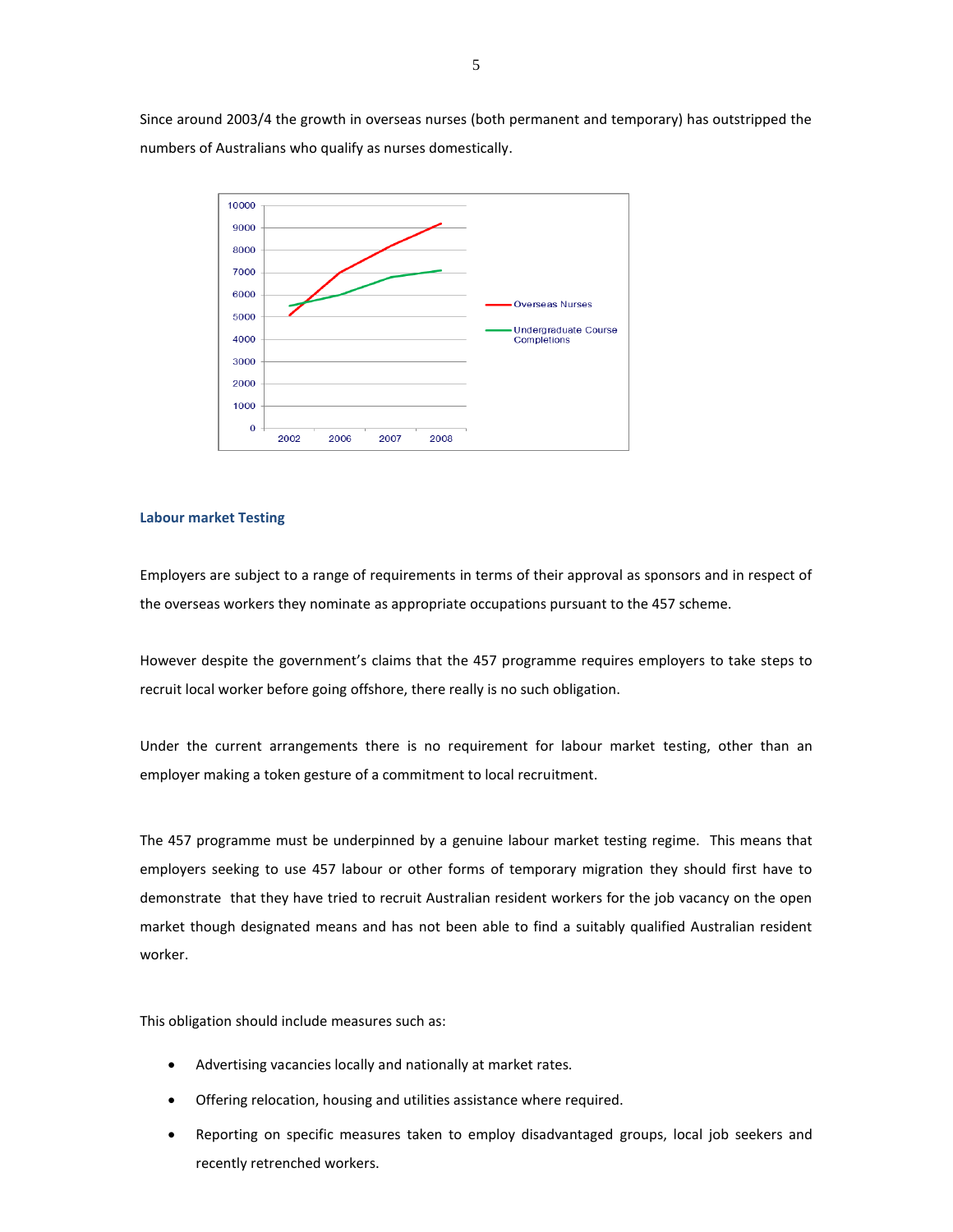#### **Nursing graduates**

In our view many employers see the relatively easy access to nurses under the 457 programme as preferable to employing new graduates who, in the initial stages of their employment often require close supervision and support

At a time when employers of nurses in both the hospitals sector and aged care remain high users of 457 labour, our state and territory branches are reporting that an increasing number of new graduate nurses unable to find work as nurses.

It is estimated in 2012 , 60% of Tasmanian nursing and midwifery graduates were able to find work , only 10% of graduates in Qld and 800 Victorian , 400 Western Australian and 280 South Australian graduates missed out.

While the failure of nursing graduates to secure employment cannot be sheeted home entirely to the 457 programme, we note that Queensland, Victoria and Western Australia public hospital employers continue to access 457 nurses.

Many disappointed nurses tell of their frustration at being unable to find employment in an occupation that is considered to be in high demand. Examples of the frustrations and disappointment felt be nurses was highlighted by "A Current Affair" in February 2013. The programme can be viewed at [http://aca.ninemsn.com.au/article.aspx?id=8611380](http://aca.ninemsn.com.au/article.aspx?id=8611380%20%20) 

For nursing , the inability of our home grown nurses to obtain employment is not only a serious waste of public monies but will also lead a decline in those taking up undergraduate nursing courses and a consequent decrease in the levels of nursing care.

#### **Conclusion**

The comparatively unfettered access to migrant labour coupled with the absence of a labour market testing regime means that the subclass 457 programme is failing to meet a key policy objective which is to provide employers with temporary migrant labour to meet short term and unforeseen circumstances.

The relative ease of sourcing labour under the 457 programme has become increasingly attractive for many employers who see the available pool of overseas workers as a cost effective solution to their workforce needs.